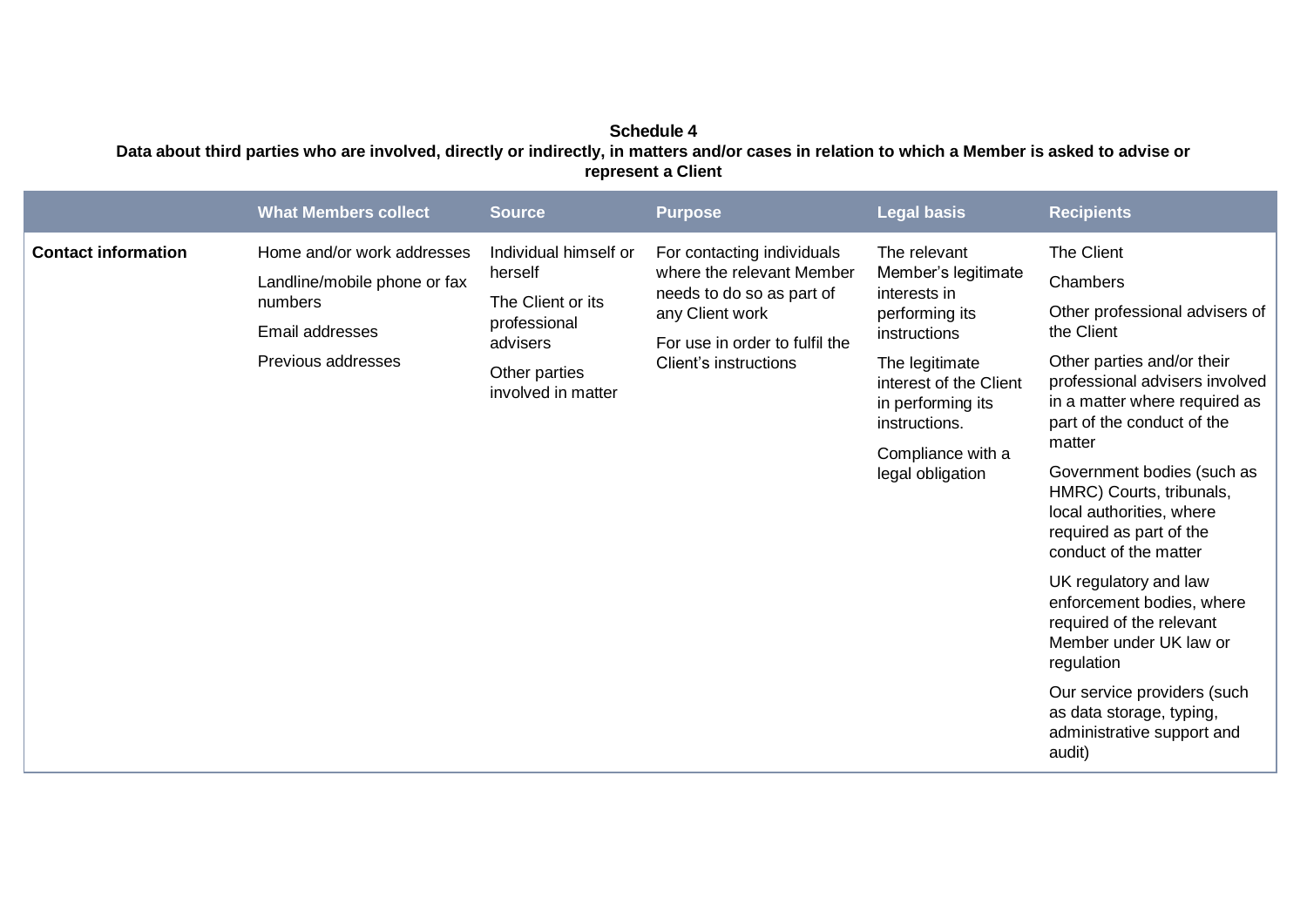|                                                                                                | <b>What Members collect</b> | <b>Source</b>                                                                                                                                                 | <b>Purpose</b>                                          | <b>Legal basis</b>                                                                                                                                                                                              | <b>Recipients</b>                                                                                                                                                                                                                                                         |
|------------------------------------------------------------------------------------------------|-----------------------------|---------------------------------------------------------------------------------------------------------------------------------------------------------------|---------------------------------------------------------|-----------------------------------------------------------------------------------------------------------------------------------------------------------------------------------------------------------------|---------------------------------------------------------------------------------------------------------------------------------------------------------------------------------------------------------------------------------------------------------------------------|
| <b>Employment information</b><br>Position/Title<br><b>Employment history</b><br>Qualifications | Professional specialisms    | Individual himself or<br>herself<br>The Client<br>Other professional<br>advisers<br>Other parties<br>involved in matter<br>Third party<br>information sources | For use in order to fulfil the<br>Client's instructions | The relevant<br>Member's legitimate<br>interests in<br>performing its<br>instructions<br>The legitimate<br>interest of the Client<br>in performing its<br>instructions<br>Compliance with a<br>legal obligation | The Client<br>Chambers<br>Other professional advisers of<br>the Client<br>Other parties and/or their<br>professional advisers involved<br>in a matter where required as<br>part of the conduct of the<br>matter<br>Government bodies (such as<br>HMRC) Courts, tribunals, |
|                                                                                                |                             |                                                                                                                                                               |                                                         |                                                                                                                                                                                                                 | local authorities, where<br>required as part of the<br>conduct of the matter                                                                                                                                                                                              |
|                                                                                                |                             |                                                                                                                                                               |                                                         |                                                                                                                                                                                                                 | UK regulatory and law<br>enforcement bodies, where<br>required of the relevant<br>Member under UK law or<br>regulation                                                                                                                                                    |
|                                                                                                |                             |                                                                                                                                                               |                                                         |                                                                                                                                                                                                                 | Our service providers (such<br>as data storage, typing,<br>administrative support and<br>audit)                                                                                                                                                                           |
| <b>Interests</b><br>interests                                                                  | Professional and personal   | Individual himself or                                                                                                                                         | For use in order to fulfil the<br>Client's instructions | The relevant<br>Member's legitimate<br>interests in                                                                                                                                                             | The Client                                                                                                                                                                                                                                                                |
|                                                                                                |                             | herself<br>Other parties<br>involved in matter                                                                                                                |                                                         |                                                                                                                                                                                                                 | Chambers                                                                                                                                                                                                                                                                  |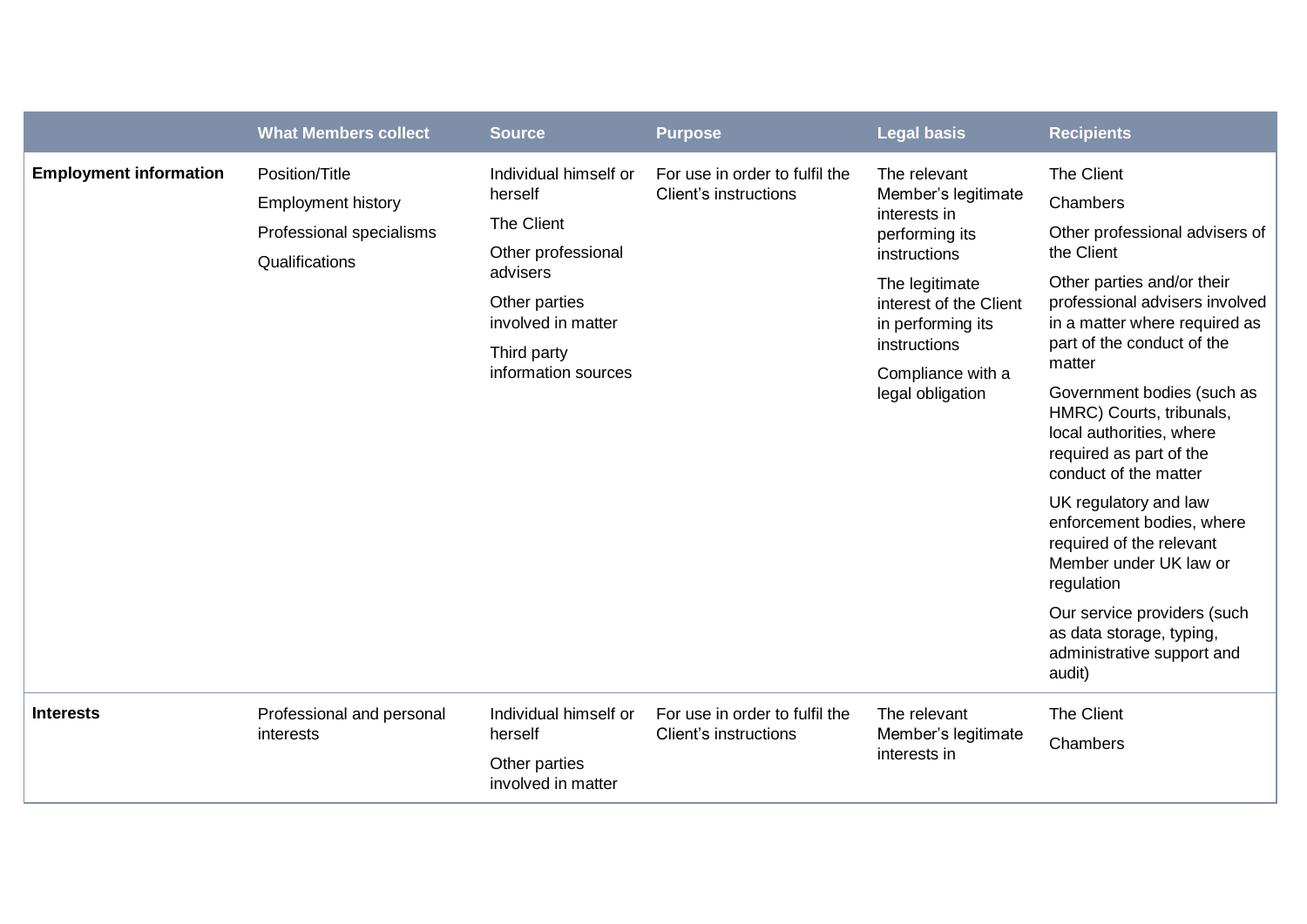|                              | <b>What Members collect</b>                       | <b>Source</b>                                                                | <b>Purpose</b>                                                                                                                                                                                       | <b>Legal basis</b>                                                                                                                                                                                              | <b>Recipients</b>                                                                                                                      |
|------------------------------|---------------------------------------------------|------------------------------------------------------------------------------|------------------------------------------------------------------------------------------------------------------------------------------------------------------------------------------------------|-----------------------------------------------------------------------------------------------------------------------------------------------------------------------------------------------------------------|----------------------------------------------------------------------------------------------------------------------------------------|
|                              |                                                   | Third party<br>information sources                                           |                                                                                                                                                                                                      | performing its<br>instructions                                                                                                                                                                                  | Other professional advisers of<br>the Client                                                                                           |
|                              |                                                   |                                                                              |                                                                                                                                                                                                      | The legitimate<br>interest of the Client<br>in performing its<br>instructions.                                                                                                                                  | Other parties and/or their<br>professional advisers involved<br>in a matter where required as<br>part of the conduct of the<br>matter  |
|                              |                                                   |                                                                              |                                                                                                                                                                                                      |                                                                                                                                                                                                                 | Government bodies (such as<br>HMRC) Courts, tribunals,<br>local authorities, where<br>required as part of the<br>conduct of the matter |
|                              |                                                   |                                                                              |                                                                                                                                                                                                      |                                                                                                                                                                                                                 | Our service providers (such<br>as data storage, typing,<br>administrative support and<br>audit)                                        |
| <b>Financial information</b> | <b>Bank details</b><br><b>Transaction history</b> | Individual himself or                                                        | Captured when the relevant<br>Member receives or makes<br>a payment to/from an<br>individual, or makes<br>payments on behalf of an<br>individual and retained as<br>evidence of the<br>transactions. | Compliance with a<br>legal obligation<br>The relevant<br>Member's legitimate<br>interests in<br>performing its<br>instructions<br>The legitimate<br>interest of the Client<br>in performing its<br>instructions | The Client                                                                                                                             |
|                              |                                                   | herself                                                                      |                                                                                                                                                                                                      |                                                                                                                                                                                                                 | Chambers                                                                                                                               |
|                              |                                                   | The Client                                                                   |                                                                                                                                                                                                      |                                                                                                                                                                                                                 | Other professional advisers of                                                                                                         |
|                              |                                                   | Other professional<br>advisers                                               |                                                                                                                                                                                                      |                                                                                                                                                                                                                 | the Client                                                                                                                             |
|                              |                                                   | Other parties                                                                |                                                                                                                                                                                                      |                                                                                                                                                                                                                 | Our bank<br>Other parties and/or their                                                                                                 |
|                              |                                                   | involved in matter                                                           |                                                                                                                                                                                                      |                                                                                                                                                                                                                 | professional advisers involved                                                                                                         |
|                              |                                                   | Third party<br>information sources,<br>such as credit<br>reference databases |                                                                                                                                                                                                      |                                                                                                                                                                                                                 | in a matter where required as<br>part of the conduct of the<br>matter                                                                  |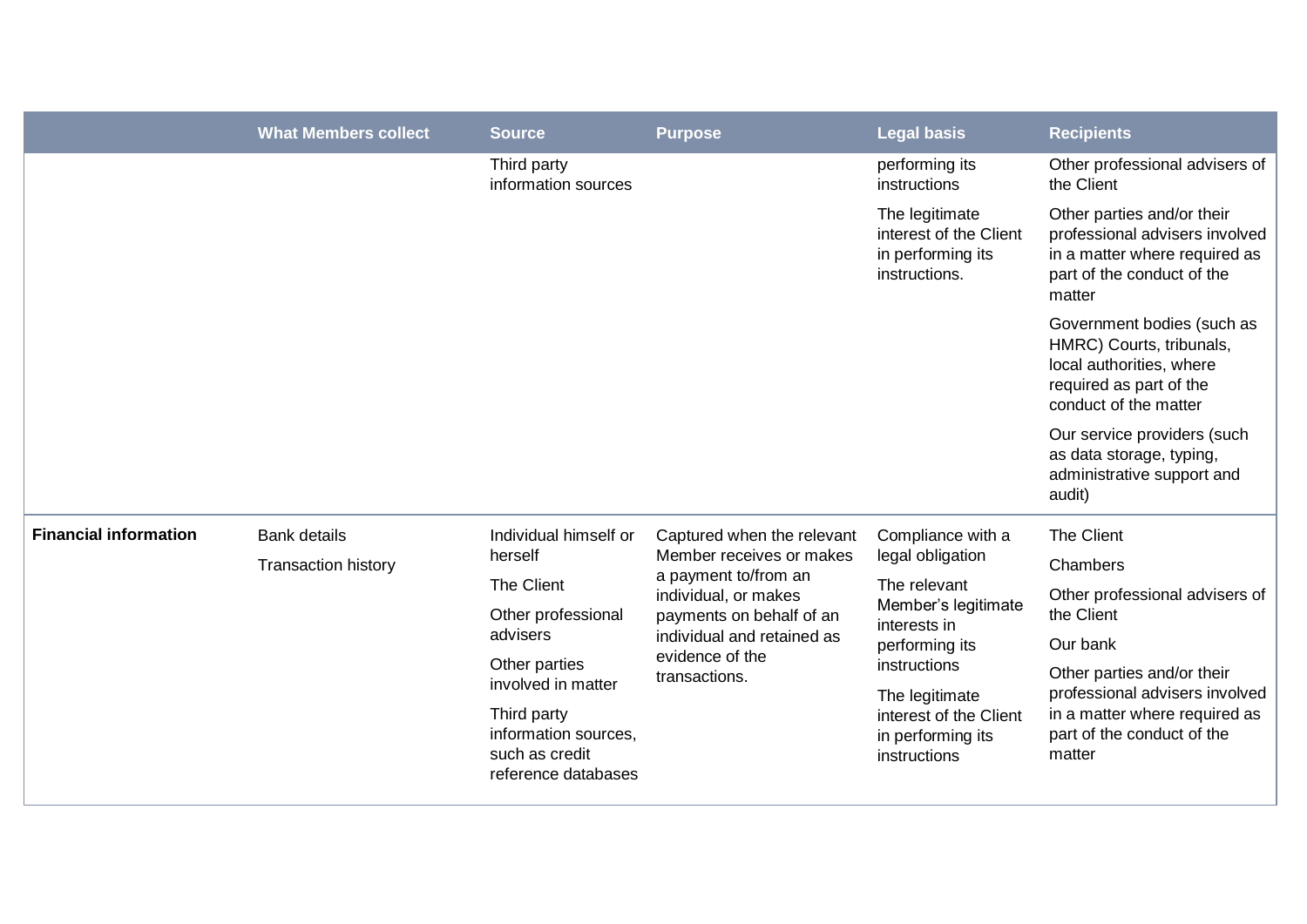|              | <b>What Members collect</b>                                                                                                                                                                                                                                                                                                                                    | <b>Source</b>                                                                | <b>Purpose</b>                                          | <b>Legal basis</b>                                                                    | <b>Recipients</b>                                                                                                                      |
|--------------|----------------------------------------------------------------------------------------------------------------------------------------------------------------------------------------------------------------------------------------------------------------------------------------------------------------------------------------------------------------|------------------------------------------------------------------------------|---------------------------------------------------------|---------------------------------------------------------------------------------------|----------------------------------------------------------------------------------------------------------------------------------------|
|              |                                                                                                                                                                                                                                                                                                                                                                |                                                                              |                                                         |                                                                                       | Government bodies (such as<br>HMRC) Courts, tribunals,<br>local authorities, where<br>required as part of the<br>conduct of the matter |
|              |                                                                                                                                                                                                                                                                                                                                                                |                                                                              |                                                         |                                                                                       | UK regulatory and law<br>enforcement bodies, where<br>required of the relevant<br>Member under UK law or<br>regulation                 |
|              |                                                                                                                                                                                                                                                                                                                                                                |                                                                              |                                                         |                                                                                       | Our service providers (such<br>as data storage, typing,<br>administrative support and<br>audit)                                        |
| <b>Other</b> | Other information which is<br>relevant to our services and<br>which is supplied to us or<br>obtained by us in order to<br>fulfil our instructions from the<br>Client. The nature of the<br>information will depend upon<br>the matter concerned but<br>may include:<br>Copies of correspondence,<br>messages and documents<br>written by or to the individual. | Individual himself or                                                        | For use in order to fulfil the<br>Client's instructions | The relevant<br>Member's legitimate<br>interests in<br>performing its<br>instructions | The Client                                                                                                                             |
|              |                                                                                                                                                                                                                                                                                                                                                                | herself                                                                      |                                                         |                                                                                       | Chambers                                                                                                                               |
|              |                                                                                                                                                                                                                                                                                                                                                                | <b>The Client</b><br>Other professional                                      |                                                         |                                                                                       | Other professional advisers of<br>the Client                                                                                           |
|              |                                                                                                                                                                                                                                                                                                                                                                | advisers                                                                     |                                                         | The legitimate<br>interest of the Client<br>in performing its<br>instructions.        | Other parties and/or their<br>professional advisers involved<br>in a matter where required as<br>part of the conduct of the<br>matter  |
|              |                                                                                                                                                                                                                                                                                                                                                                | Other parties<br>involved in matter                                          |                                                         |                                                                                       |                                                                                                                                        |
|              |                                                                                                                                                                                                                                                                                                                                                                | Third party<br>information sources,<br>such as credit<br>reference databases |                                                         | Compliance with a<br>legal obligation                                                 |                                                                                                                                        |
|              |                                                                                                                                                                                                                                                                                                                                                                |                                                                              |                                                         |                                                                                       | Government bodies (such as<br>HMRC) Courts, tribunals,<br>local authorities, where<br>required as part of the<br>conduct of the matter |
|              | Information about health (for<br>example in the context of<br>medical treatment or                                                                                                                                                                                                                                                                             |                                                                              |                                                         |                                                                                       |                                                                                                                                        |